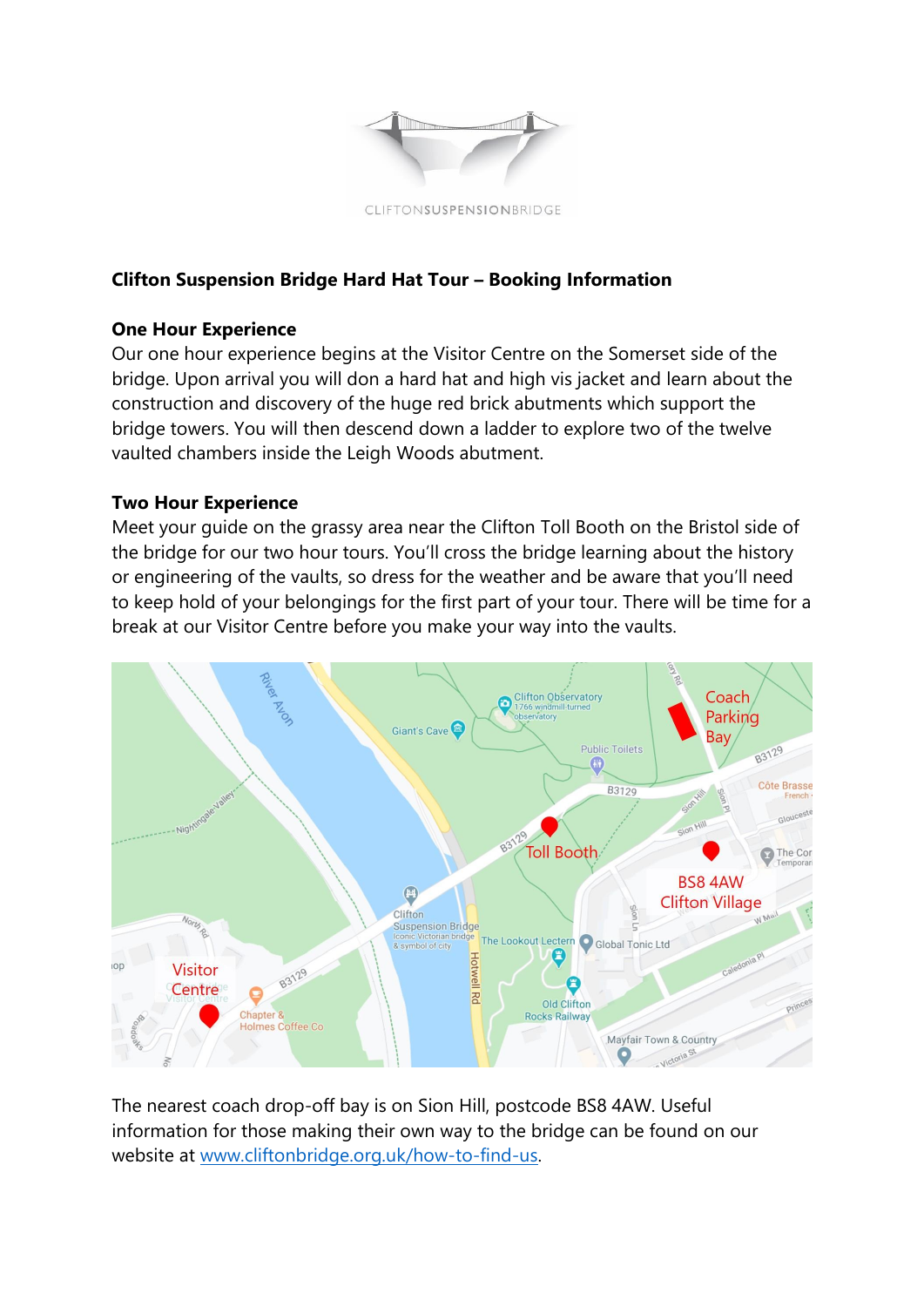# **Individual and Family Tickets**

Check the Events section of our website at [www.cliftonbridge.org.uk/whats](http://www.cliftonbridge.org.uk/whats-happening)[happening](http://www.cliftonbridge.org.uk/whats-happening), where you'll find the latest booking information.

## **Group Booking Information (finishing before 5pm)**

- For safety reasons we are unable to take more than 15 visitors into the vaults at any one time.
- If you would like to bring a larger group, it is possible to run two tours consecutively on the same date or to book for multiple dates.
- Bookings can be taken for any day from Monday-Sunday although there is limited weekend availability.
- A deposit is required in advance, with the balance to be paid after the event. You can arrange to pay in person with cash or card, by cheque or via bank transfer (BACS).
- The latest start time for a two hour tour is 6.30pm that's an 8.30pm finish!

## **Information for your Party**

Please ensure that all members of your group are aware of the following restrictions. For safety reasons, we may not be able to allow members of your party to access the vaults if they have not complied with the following:

- Tours are suitable for age 7+ and under 18s must be accompanied by an adult. For school and youth groups we'd recommend a ratio of 1:5, but if you're planning a friends and family trip parents/guardians should be responsible for the safety of their own children. Ideally a ratio of 1 adult to 2 children is preferred.
- There is a minimum height limit of 1.2m.
- Please wear sturdy shoes with good grip such as hiking boots or trainers. You will not be allowed to join the tour in heels, flip flops or open-toed shoes.
- This tour includes climbing a vertical ladder and passing through a low corridor. Please ensure that you are physically capable of doing so. Find more information at [www.cliftonbridge.org.uk/hard-hat-tour.](http://www.cliftonbridge.org.uk/hard-hat-tour)
- Please ensure that any camera, phone, or device you bring will fit in your pocket or bag so that you have two hands free to climb the ladder.
- Only small rucksack type bags worn over both shoulders or bags with cross-body straps will be permitted inside the vaults. Large bags, handbags, umbrellas and so on can be stored securely at the Visitor Centre during your tour.
- Be aware that the vaults can be wet and/or muddy inside, particularly after heavy rain. Please wear suitable clothing and ensure that cameras or mobile phones are protected from the calcite saturated water which may fall from the ceiling.
- Please call us on 0117 974 4664 before booking if you are concerned about claustrophobia or vertigo.